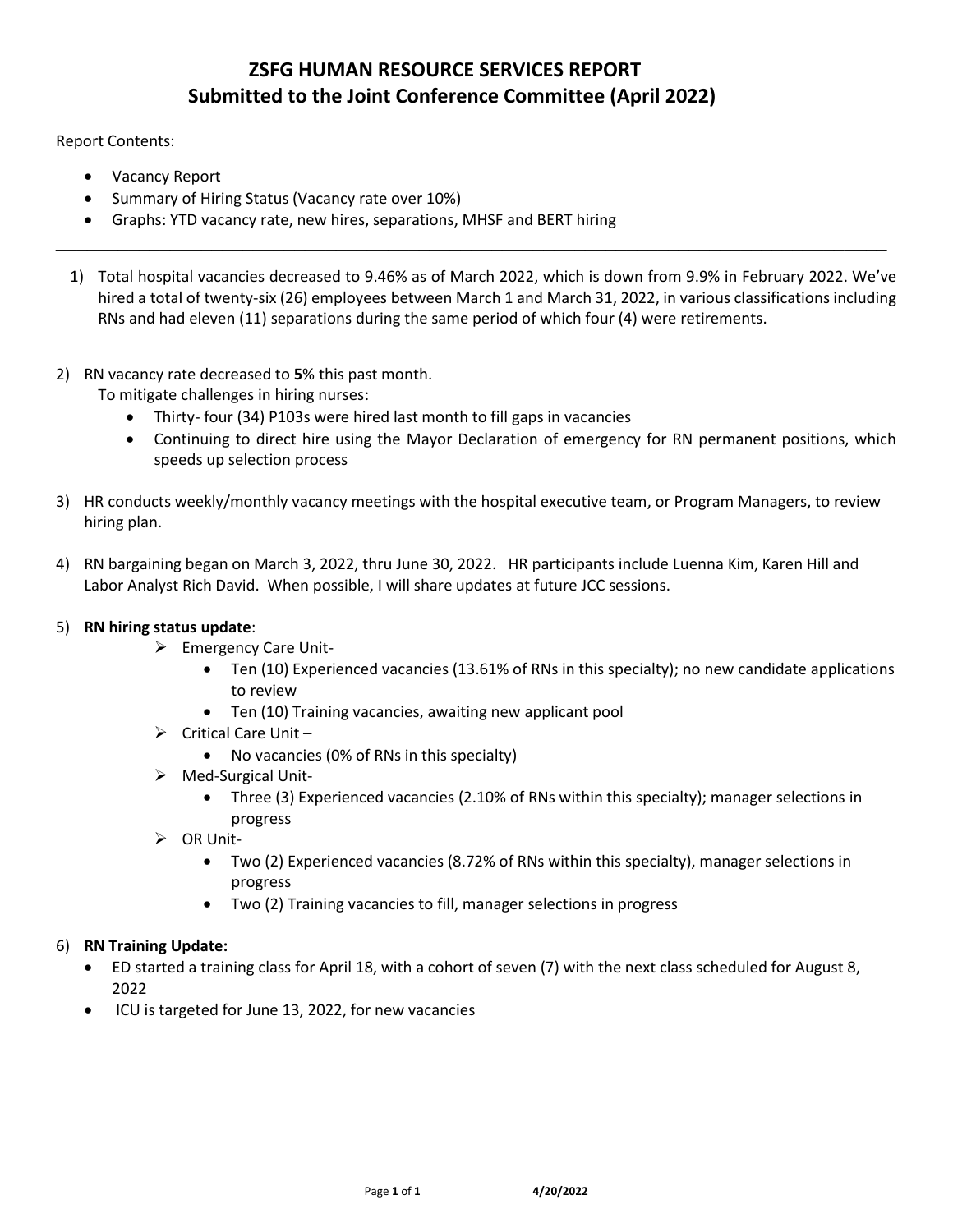

### **Zuckerberg San Francisco General Hospital and Trauma Center Vacancy Report | March 2022**



| <b>Utilized</b> | <b>Job Title</b>                        | <b>Budgeted</b> | <b>Utilized</b> | <b>Vacant</b> | <b>Vacancy</b> |
|-----------------|-----------------------------------------|-----------------|-----------------|---------------|----------------|
| <b>Class</b>    |                                         | <b>FTE</b>      | <b>FTE</b>      | <b>FTE</b>    | <b>Rate</b>    |
| 932             | Manager IV                              | 1.00            | 0.00            | 1.00          | 100%           |
| 1052            | IS Business Analyst                     | 1.00            | 0.00            | 1.00          | 100%           |
| 1630            | <b>Account Clerk</b>                    | 1.00            | 0.00            | 1.00          | 100%           |
| 1840            | Junior Management Assistant             | 1.00            | 0.00            | 1.00          | 100%           |
| 2540            | Audiologist                             | 1.00            | 0.00            | 1.00          | 100%           |
| 2585            | Health Worker I                         | 4.00            | 0.00            | 4.00          | 100%           |
| 2620            | Food Service Mgr Administrator          | 1.00            | 0.00            | 1.00          | 100%           |
| 5177            | Safety Officer                          | 1.00            | 0.00            | 1.00          | 100%           |
| 6138            | Industrial Hygienist                    | 1.00            | 0.00            | 1.00          | 100%           |
| 6139            | Sr Industrial Hygienist                 | 1.00            | 0.00            | 1.00          | 100%           |
| 7205            | <b>Chief Stationary Engineer</b>        | 2.00            | 0.00            | 2.00          | 100%           |
| 7262            | Maintenance Planner                     | 1.00            | 0.00            | 1.00          | 100%           |
| 1649            | Accountant II (Accountant Intern)       | 3.00            | 1.00            | 2.00          | 67%            |
| 1404            | <b>Clerk</b>                            | 4.00            | 2.00            | 2.00          | 50%            |
| 1635            | Health Care Billing Clerk I             | 6.00            | 3.00            | 3.00          | 50%            |
| 1823            | Senior Administrative Analyst           | 4.00            | 2.00            | 2.00          | 50%            |
| 1824            | <b>Principal Administrative Analyst</b> | 4.00            | 2.00            | 2.00          | 50%            |
| 1950            | <b>Assistant Purchaser</b>              | 2.00            | 1.00            | 1.00          | 50%            |
| 2520            | Morgue Attendant                        | 1.00            | 0.50            | 0.50          | 50%            |
| 2558            | Senior Physical Therapist               | 2.00            | 1.00            | 1.00          | 50%            |
| 2822            | <b>Health Educator</b>                  | 4.00            | 2.00            | 2.00          | 50%            |
| 4320            | Cashier I                               | 4.00            | 2.00            | 2.00          | 50%            |
| 5506            | Project Manager III                     | 2.00            | 1.00            | 1.00          | 50%            |
| 9910            | Health Worker II (Interpreter Trainee)  | 10.00           | 5.00            | 5.00          | 50%            |
| 941             | Manager VI                              | 5.00            | 3.00            | 2.00          | 40%            |
| 1654            | <b>Accountant III</b>                   | 5.00            | 3.00            | 2.00          | 40%            |
| 2654            | Cook                                    | 10.00           | 6.00            | 4.00          | 40%            |
| 2305            | Psychiatric Technician                  | 42.60           | 26.00           | 16.60         | 39%            |
| 7334            | <b>Stationary Engineer</b>              | 26.00           | 17.00           | 9.00          | 35%            |
| 2119            | Health Care Analyst                     | 18.00           | 12.00           | 6.00          | 33%            |
| 2591            | Health Program Coordinator II           | 3.00            | 2.00            | 1.00          | 33%            |
| 2740            | Porter Supervisor I                     | 9.00            | 6.00            | 3.00          | 33%            |
| 2770            | Senior Laundry Worker                   | 3.00            | 2.00            | 1.00          | 33%            |
| 2593            | Health Program Coordinator III          | 13.00           | 9.00            | 4.00          | 31%            |
| 2314            | Public Health Team Leader               | 23.80           | 17.80           | 6.00          | 25%            |
| 2105            | <b>Patient Services Finance Tech</b>    | 8.00            | 6.00            | 2.00          | 25%            |
| 2785            | <b>Assistant General Services Mgr</b>   | 4.00            | 3.00            | 1.00          | 25%            |
| 1406            | Senior Clerk                            | 41.80           | 31.35           | 10.45         | 25%            |
| 2622            | Dietetic Technician                     | 5.20            | 4.00            | 1.20          | 23%            |
| 2322            | Nurse Manager                           | 42.00           | 33.00           | 9.00          | 21%            |
|                 |                                         |                 |                 |               |                |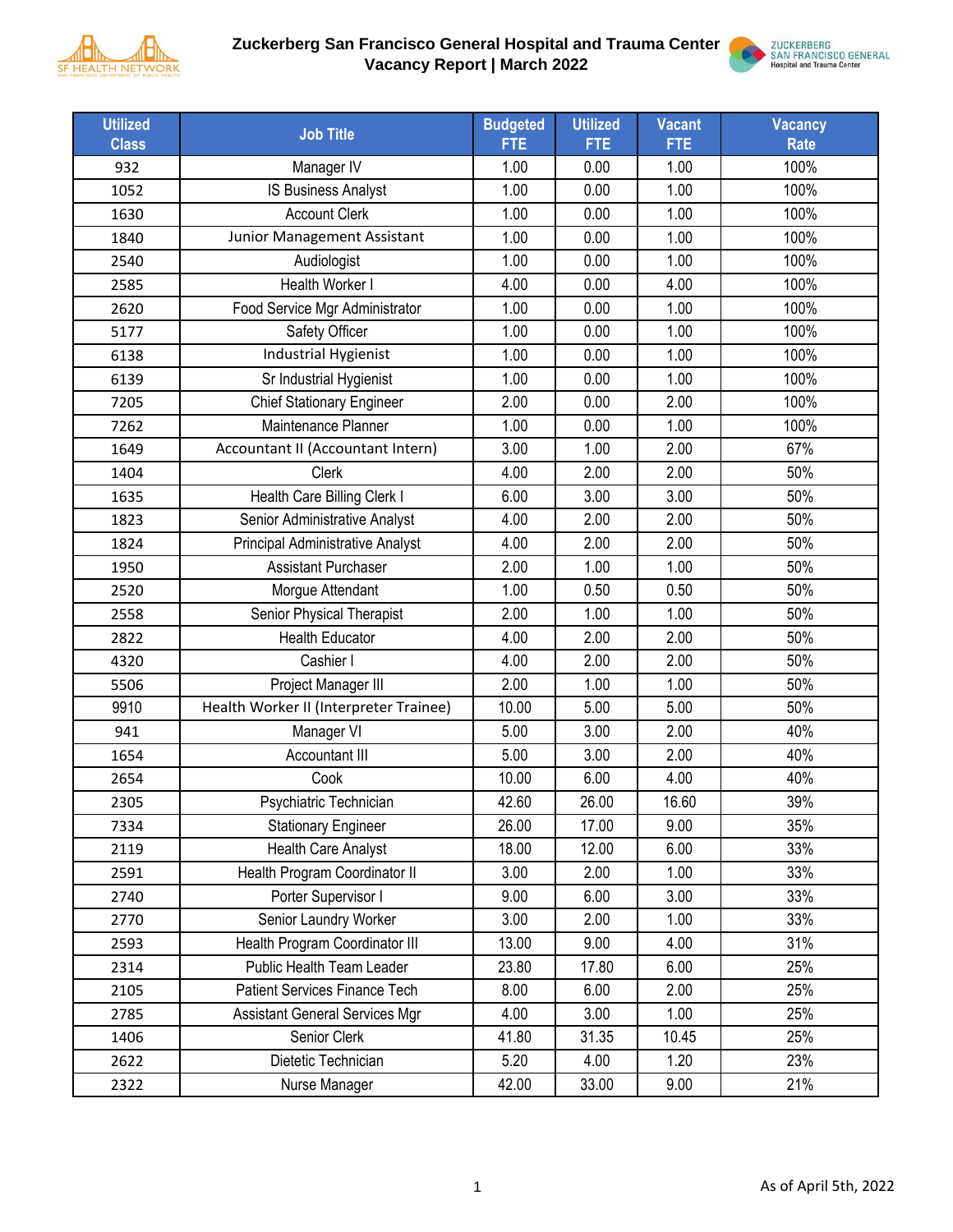| <b>Utilized</b><br><b>Class</b> | <b>Job Title</b>                     | <b>Budgeted</b><br><b>FTE</b> | <b>Utilized</b><br><b>FTE</b> | <b>Vacant</b><br><b>FTE</b> | Vacancy<br><b>Rate</b> |
|---------------------------------|--------------------------------------|-------------------------------|-------------------------------|-----------------------------|------------------------|
| 2587                            | <b>Health Worker III</b>             | 28.00                         | 22.00                         | 6.00                        | 21%                    |
| 1636                            | Health Care Billing Clerk II         | 19.00                         | 15.00                         | 4.00                        | 21%                    |
| 922                             | Manager I                            | 5.00                          | 4.00                          | 1.00                        | 20%                    |
| 1093                            | IT Operations Support Admin III      | 5.00                          | 4.00                          | 1.00                        | 20%                    |
| 2586                            | <b>Health Worker II</b>              | 56.00                         | 46.00                         | 10.00                       | 18%                    |
| 2930                            | <b>Behavioral Health Clinicn</b>     | 16.50                         | 13.60                         | 2.90                        | 18%                    |
| 931                             | Manager III                          | 12.00                         | 10.00                         | 2.00                        | 17%                    |
| 1632                            | Senior Account Clerk                 | 6.00                          | 5.00                          | 1.00                        | 17%                    |
| 7335                            | Sr Stationary Engineer               | 6.00                          | 5.00                          | 1.00                        | 17%                    |
| 2548                            | Occupational Therapist               | 17.59                         | 14.89                         | 2.70                        | 15%                    |
| 2310                            | Surgical Procedures Technician       | 21.00                         | 17.90                         | 3.10                        | 15%                    |
| 2406                            | Pharmacy Helper                      | 7.00                          | 6.00                          | 1.00                        | 14%                    |
| 2453                            | <b>Supervising Pharmacist</b>        | 7.00                          | 6.00                          | 1.00                        | 14%                    |
| 2908                            | <b>Hospital Eligibility Worker</b>   | 73.60                         | 63.60                         | 10.00                       | 14%                    |
| 2606                            | Senior Food Service Worker           | 8.00                          | 7.00                          | 1.00                        | 13%                    |
| 2903                            | <b>Eligibility Worker</b>            | 123.80                        | 109.00                        | 14.80                       | 12%                    |
| 1932                            | Assistant Storekeeper                | 17.00                         | 15.00                         | 2.00                        | 12%                    |
| 2323                            | <b>Clinical Nurse Specialist</b>     | 9.00                          | 8.00                          | 1.00                        | 11%                    |
| 2430                            | <b>Medical Evaluations Assistant</b> | 168.56                        | 150.33                        | 18.23                       | 11%                    |
| 2450                            | Pharmacist                           | 28.50                         | 25.50                         | 3.00                        | 11%                    |
| 2471                            | Radiologic Technologist I, II, III   | 16.90                         | 15.20                         | 1.70                        | 10%                    |
| 2846                            | Nutritionist                         | 5.00                          | 4.50                          | 0.50                        | 10%                    |
| 2328                            | <b>Nurse Practitioner</b>            | 85.01                         | 76.71                         | 8.30                        | 10%                    |
| 2454                            | <b>Clinical Pharmacist</b>           | 35.50                         | 32.50                         | 3.00                        | 8%                     |
| 1429                            | <b>Nurses Staffing Assistant</b>     | 12.00                         | 11.00                         | 1.00                        | 8%                     |
| 2909                            | Hospital Eligibility Worker Supv     | 12.00                         | 11.00                         | 1.00                        | 8%                     |
| 1637                            | <b>Patient Accounts Clerk</b>        | 26.00                         | 24.00                         | 2.00                        | 8%                     |
| 2312                            | <b>Licensed Vocational Nurse</b>     | 54.15                         | 50.50                         | 3.65                        | 7%                     |
| 2330                            | Anesthetist                          | 13.40                         | 12.50                         | 0.90                        | 7%                     |
| 2604                            | Food Service Worker                  | 52.10                         | 49.00                         | 3.10                        | 6%                     |
| 2920                            | <b>Medical Social Worker</b>         | 38.60                         | 36.50                         | 2.10                        | 5%                     |
| 2320                            | <b>Registered Nurse</b>              | 978.25                        | 930.95                        | 47.30                       | 5%                     |
| 2409                            | Pharmacy Technician                  | 55.50                         | 52.98                         | 2.53                        | 5%                     |
| 2303                            | <b>Patient Care Assistant</b>        | 185.80                        | 179.49                        | 6.31                        | 3%                     |
| 2556                            | <b>Physical Therapist</b>            | 24.40                         | 23.59                         | 0.81                        | 3%                     |
| 2736                            | Porter                               | 187.00                        | 182.56                        | 4.44                        | 2%                     |
| 1428                            | Unit Clerk                           | 48.30                         | 47.20                         | 1.10                        | 2%                     |
| 2468                            | Diagnostic Imaging Tech II           | 32.00                         | 31.45                         | 0.55                        | 2%                     |
| 2325                            | Nurse Midwife                        | 3.44                          | 3.41                          | 0.03                        | 1%                     |
| 1708                            | Senior Telephone Operator            | 11.00                         | 10.98                         | 0.03                        | $0\%$                  |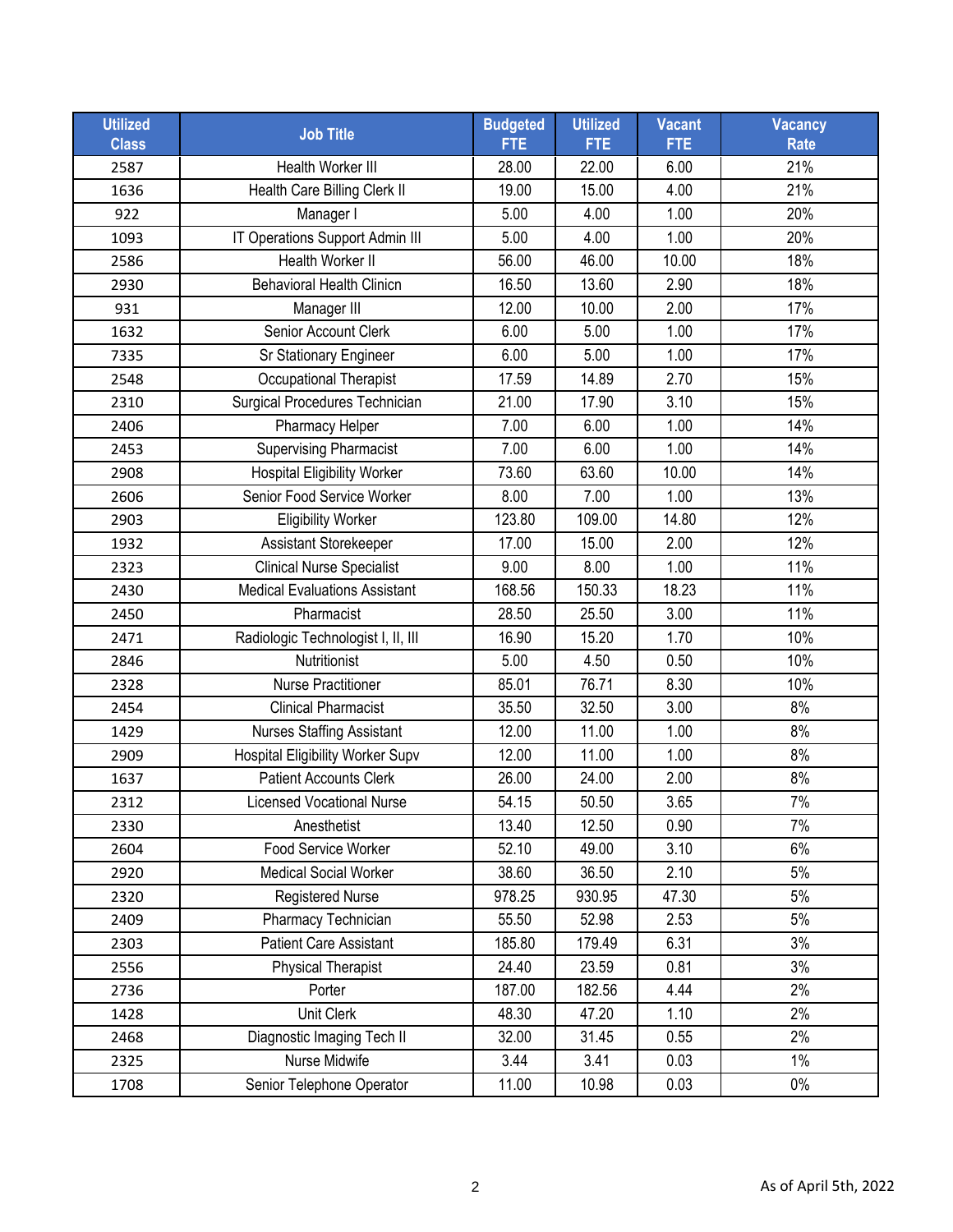| <b>Utilized</b><br><b>Class</b> | <b>Job Title</b>                       | <b>Budgeted</b><br><b>FTE</b> | <b>Utilized</b><br><b>FTE</b> | <b>Vacant</b><br><b>FTE</b> | <b>Vacancy</b><br><b>Rate</b> |
|---------------------------------|----------------------------------------|-------------------------------|-------------------------------|-----------------------------|-------------------------------|
| 2542                            | Speech Pathologist                     | 6.20                          | 6.19                          | 0.01                        | $0\%$                         |
| 923                             | Manager II                             | 6.00                          | 6.00                          | 0.00                        | $0\%$                         |
| 942                             | Manager VII                            | 3.00                          | 3.00                          | 0.00                        | $0\%$                         |
| 943                             | Manager VIII                           | 1.00                          | 1.00                          | 0.00                        | $0\%$                         |
| 1165                            | Manager, DPH                           | 1.00                          | 1.00                          | 0.00                        | $0\%$                         |
|                                 | Physician Administrator, Department of |                               |                               |                             |                               |
| 1167                            | Public Health                          | 1.00                          | 1.00                          | 0.00                        | $0\%$                         |
| 1408                            | <b>Principal Clerk</b>                 | 2.00                          | 2.00                          | 0.00                        | 0%                            |
| 1410                            | <b>Chief Clerk</b>                     | 2.00                          | 2.00                          | 0.00                        | $0\%$                         |
| 1431                            | Senior Unit Clerk                      | 1.00                          | 1.00                          | 0.00                        | $0\%$                         |
| 1634                            | <b>Principal Account Clerk</b>         | 1.00                          | 1.00                          | 0.00                        | $0\%$                         |
| 1652                            | Senior Accountant                      | 2.00                          | 2.00                          | 0.00                        | $0\%$                         |
| 1657                            | Senior Systems Accountant              | 4.00                          | 4.00                          | 0.00                        | $0\%$                         |
| 1662                            | Patient Accounts Asst Supv             | 3.00                          | 3.00                          | 0.00                        | $0\%$                         |
| 1663                            | <b>Patient Accounts Supervisor</b>     | 5.00                          | 5.00                          | 0.00                        | $0\%$                         |
| 1664                            | <b>Patient Accounts Manager</b>        | 1.00                          | 1.00                          | 0.00                        | $0\%$                         |
| 1710                            | Chief Telephone Operator               | 1.00                          | 1.00                          | 0.00                        | $0\%$                         |
| 1822                            | <b>Administrative Analyst</b>          | 2.00                          | 2.00                          | 0.00                        | $0\%$                         |
| 1922                            | Senior Inventory Clerk                 | 1.00                          | 1.00                          | 0.00                        | $0\%$                         |
| 1934                            | Storekeeper                            | 3.00                          | 3.00                          | 0.00                        | $0\%$                         |
| 1936                            | Senior Storekeeper                     | 1.00                          | 1.00                          | 0.00                        | $0\%$                         |
| 1938                            | Stores & Equipment Asst Supv           | 1.00                          | 1.00                          | 0.00                        | $0\%$                         |
| 1942                            | <b>Assistant Materials Coordinator</b> | 3.00                          | 3.00                          | 0.00                        | $0\%$                         |
| 1944                            | Materials Coordinator                  | 1.00                          | 1.00                          | 0.00                        | $0\%$                         |
| 2106                            | <b>Medical Staff Svcs-Specialist</b>   | 3.00                          | 3.00                          | 0.00                        | $0\%$                         |
| 2107                            | <b>Medical Staff Svcs-Analyst</b>      | 2.00                          | 2.00                          | 0.00                        | $0\%$                         |
| 2110                            | <b>Medical Records Clerk</b>           | 3.00                          | 3.00                          | 0.00                        | $0\%$                         |
| 2112                            | Medical Records Technician             | 4.00                          | 4.00                          | 0.00                        | $0\%$                         |
| 2114                            | Medical Records Tech-Supv              | 1.00                          | 1.00                          | 0.00                        | $0\%$                         |
| 2202                            | Dental Aide                            | 2.00                          | 2.00                          | 0.00                        | $0\%$                         |
| 2218                            | Physician Assistant                    | 8.10                          | 8.10                          | 0.00                        | $0\%$                         |
| 2302                            | <b>Nursing Assistant</b>               | 4.00                          | 4.00                          | 0.00                        | $0\%$                         |
| 2324                            | <b>Nursing Supervisor</b>              | 11.00                         | 11.00                         | 0.00                        | $0\%$                         |
| 2326                            | Nursing Supervisor - Psych             | 1.00                          | 1.00                          | 0.00                        | $0\%$                         |
| 2390                            | CPD Technician                         | 24.80                         | 24.80                         | 0.00                        | $0\%$                         |
| 2392                            | Sr CPD Technician                      | 2.00                          | 2.00                          | 0.00                        | $0\%$                         |
| 2408                            | Senior Pharmacy Helper                 | 1.00                          | 1.00                          | 0.00                        | $0\%$                         |
| 2424                            | X-Ray Laboratory Aide                  | 33.50                         | 33.50                         | 0.00                        | $0\%$                         |
| 2436                            | Electroencephalograph Tech I           | 1.00                          | 1.00                          | 0.00                        | $0\%$                         |
| 2467                            | Diagnostic Imaging Tech I              | 25.00                         | 25.00                         | 0.00                        | $0\%$                         |
| 2469                            | Diagnostic Imaging Tech III            | 3.80                          | 3.80                          | 0.00                        | $0\%$                         |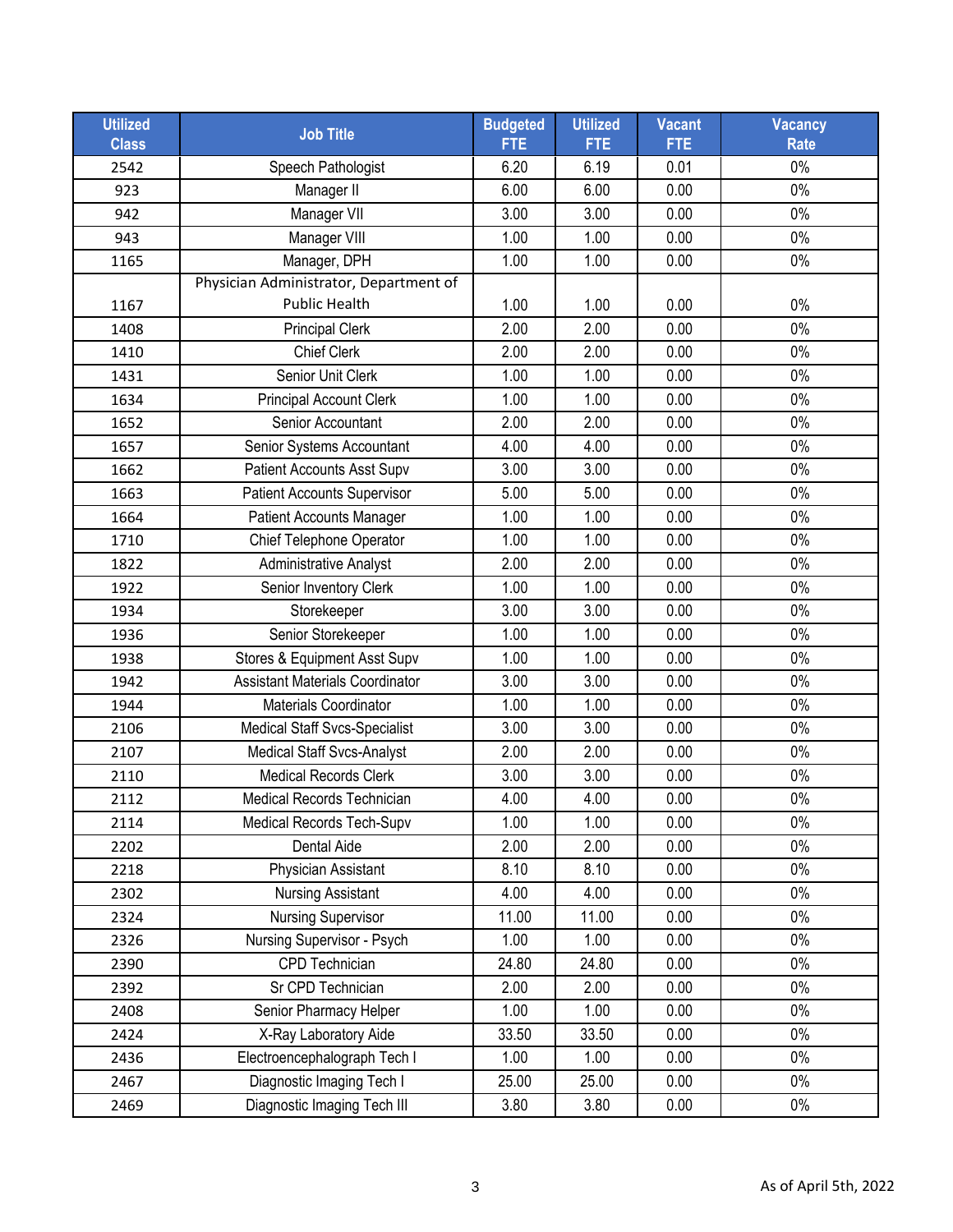| <b>Utilized</b><br><b>Class</b> | <b>Job Title</b>                          | <b>Budgeted</b><br><b>FTE</b> | <b>Utilized</b><br><b>FTE</b> | <b>Vacant</b><br><b>FTE</b> | <b>Vacancy</b><br><b>Rate</b> |
|---------------------------------|-------------------------------------------|-------------------------------|-------------------------------|-----------------------------|-------------------------------|
| 2470                            | Diagnostic Imaging Tech IV                | 7.20                          | 7.20                          | 0.00                        | $0\%$                         |
| 2472                            | Radiologic Technologist Lead              | 3.00                          | 3.00                          | 0.00                        | $0\%$                         |
| 2473                            | Diagnostic Medical Sonographer I, II, III | 4.80                          | 4.80                          | 0.00                        | $0\%$                         |
| 2496                            | Radiologic Technologist Supv              | 7.00                          | 7.00                          | 0.00                        | $0\%$                         |
| 2514                            | Orthopedic Technician I                   | 1.00                          | 1.00                          | 0.00                        | $0\%$                         |
| 2515                            | Orthopedic Technician II                  | 1.00                          | 1.00                          | 0.00                        | $0\%$                         |
| 2522                            | Senior Morgue Attendant                   | 1.00                          | 1.00                          | 0.00                        | $0\%$                         |
| 2550                            | Sr Occupational Therapist                 | 2.00                          | 2.00                          | 0.00                        | $0\%$                         |
| 2551                            | <b>MH Treatment Specialist</b>            | 2.00                          | 2.00                          | 0.00                        | $0\%$                         |
| 2554                            | <b>Therapy Aide</b>                       | 3.98                          | 3.98                          | 0.00                        | $0\%$                         |
| 2555                            | <b>Physical Therapist Assistant</b>       | 2.00                          | 2.00                          | 0.00                        | $0\%$                         |
| 2589                            | Health Program Coordinator I              | 2.00                          | 2.00                          | 0.00                        | 0%                            |
| 2618                            | Food Service Supervisor                   | 6.50                          | 6.50                          | 0.00                        | 0%                            |
| 2619                            | Senior Food Service Supervisor            | 1.00                          | 1.00                          | 0.00                        | 0%                            |
| 2624                            | Dietitian                                 | 8.00                          | 8.00                          | 0.00                        | 0%                            |
| 2626                            | <b>Chief Dietitian</b>                    | 1.00                          | 1.00                          | 0.00                        | 0%                            |
| 2656                            | Chef                                      | 1.00                          | 1.00                          | 0.00                        | 0%                            |
| 2738                            | Porter Assistant Supervisor               | 1.00                          | 1.00                          | 0.00                        | $0\%$                         |
| 2924                            | Medical Social Work Supv                  | 2.00                          | 2.00                          | 0.00                        | $0\%$                         |
| 3417                            | Gardener                                  | 2.50                          | 2.50                          | 0.00                        | $0\%$                         |
| 3422                            | <b>Park Section Supervisor</b>            | 1.00                          | 1.00                          | 0.00                        | $0\%$                         |
| 3530                            | Chaplain                                  | 1.00                          | 1.00                          | 0.00                        | $0\%$                         |
| 4322                            | Cashier 3                                 | 1.00                          | 1.00                          | 0.00                        | $0\%$                         |
| 7120                            | <b>Buildings/Grounds Maint Supe</b>       | 1.00                          | 1.00                          | 0.00                        | $0\%$                         |
| 7203                            | <b>Buildings/Grounds Maint Supv</b>       | 2.00                          | 2.00                          | 0.00                        | $0\%$                         |
| 7236                            | Locksmith Supervisor 1                    | 1.00                          | 1.00                          | 0.00                        | $0\%$                         |
| 7242                            | Painter Supervisor I                      | 1.00                          | 1.00                          | 0.00                        | $0\%$                         |
| 7342                            | Locksmith                                 | 2.00                          | 2.00                          | 0.00                        | $0\%$                         |
| 7344                            | Carpenter                                 | 2.00                          | 2.00                          | 0.00                        | $0\%$                         |
| 7345                            | Electrician                               | 1.00                          | 1.00                          | 0.00                        | $0\%$                         |
| 7346                            | Painter                                   | 4.00                          | 4.00                          | 0.00                        | $0\%$                         |
| 7347                            | Plumber                                   | 2.00                          | 2.00                          | 0.00                        | $0\%$                         |
| 7348                            | Steamfitter                               | 1.00                          | 1.00                          | 0.00                        | $0\%$                         |
| 7524                            | <b>Institution Utility Worker</b>         | 4.00                          | 4.00                          | 0.00                        | $0\%$                         |
|                                 | <b>Grand Total</b>                        | 3098.68                       | 2805.65                       | 293.03                      | 9.46%                         |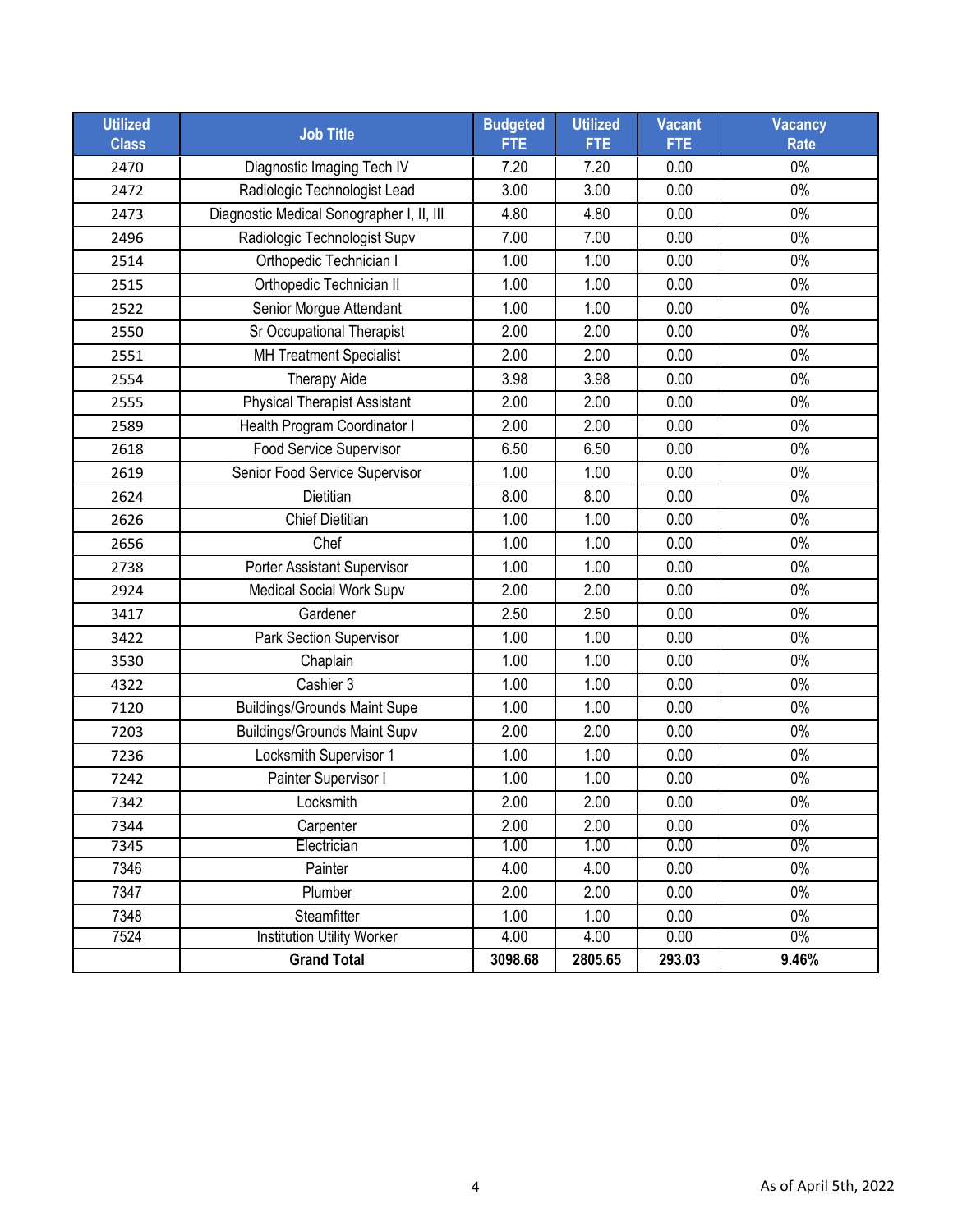

**Zuckerberg San Francisco General Hospital and Trauma Center**





| <b>Utilized</b><br><b>Class</b> | <b>Job Title</b>                          | <b>Vacancy</b><br><b>Rate</b> | <b>Utilized</b><br><b>FTE</b> | <b>Vacant</b><br><b>FTE</b> | <b>Notes</b>                                                       |
|---------------------------------|-------------------------------------------|-------------------------------|-------------------------------|-----------------------------|--------------------------------------------------------------------|
| 1840                            | Junior Management Assistant               | 100%                          | 0.00                          | 1.00                        | Interviews in progress                                             |
| 2620                            | Food Service Mgr Administrator            | 100%                          | 0.00                          | 1.00                        | Interviews in progress                                             |
| 932                             | Manager IV                                | 100%                          | 0.00                          | 1.00                        | Pending Announcement/Exam<br>Administration                        |
| 1052                            | IS Business Analyst                       | 100%                          | 0.00                          | 1.00                        | Pending Announcement/Exam<br>Administration                        |
| 2540                            | Audiologist                               | 100%                          | 0.00                          | 1.00                        | Pending Announcement/Exam<br>Administration                        |
| 5177                            | Safety Officer                            | 100%                          | 0.00                          | 1.00                        | Pending Announcement/Exam<br>Administration                        |
| 6138                            | Industrial Hygienist                      | 100%                          | 0.00                          | 1.00                        | Pending Announcement/Exam<br>Administration                        |
| 6139                            | Sr Industrial Hygienist                   | 100%                          | 0.00                          | 1.00                        | Pending Announcement/Exam<br>Administration                        |
| 7205                            | <b>Chief Stationary Engineer</b>          | 100%                          | 0.00                          | 2.00                        | Pending Announcement/Exam<br>Administration                        |
| 1630                            | <b>Account Clerk</b>                      | 100%                          | 0.00                          | 1.00                        | <b>Pending Requisition Approval</b>                                |
| 2585                            | Health Worker I                           | 100%                          | 0.00                          | 4.00                        | Pending Requisition Request by Hiring<br>Manager/Pending Selection |
| 7262                            | Maintenance Planner                       | 100%                          | 0.00                          | 1.00                        | Pending Selection (TX'd to 7213)                                   |
| 1649                            | Accountant II (Accountant Intern)         | 67%                           | 1.00                          | 2.00                        | Pending Requisition approval                                       |
| 1404                            | <b>Clerk</b>                              | 50%                           | 2.00                          | 2.00                        | Interviews in progress                                             |
| 1823                            | Senior Administrative Analyst             | 50%                           | 2.00                          | 2.00                        | Pending Announcement/Exam<br>Administration                        |
| 1824                            | Principal Administrative Analyst          | 50%                           | 2.00                          | 2.00                        | Pending Announcement/Exam<br>Administration                        |
| 9910                            | Health Worker II (Interpreter<br>Trainee) | 50%                           | 5.00                          | 5.00                        | Pending Announcement/Exam<br>Administration                        |
| 1635                            | Health Care Billing Clerk I               | 50%                           | 3.00                          | 3.00                        | <b>Pending Requisition Approval</b>                                |
| 2558                            | Senior Physical Therapist                 | 50%                           | 1.00                          | 1.00                        | Pending Requisition approval                                       |
| 2822                            | <b>Health Educator</b>                    | 50%                           | 2.00                          | 2.00                        | Pending Requisition Request by Hiring<br>Manager                   |
| 5506                            | Project Manager III                       | 50%                           | 1.00                          | 1.00                        | Pending Requisition approval                                       |
| 2520                            | Morgue Attendant                          | 50%                           | 0.50                          | 0.50                        | Pending Requisition Request by Hiring<br>Manager                   |
| 4320                            | Cashier I                                 | 50%                           | 2.00                          | 2.00                        | <b>Pending Requisition Approval</b>                                |
| 1950                            | <b>Assistant Purchaser</b>                | 50%                           | 1.00                          | 1.00                        | Interviews in progress                                             |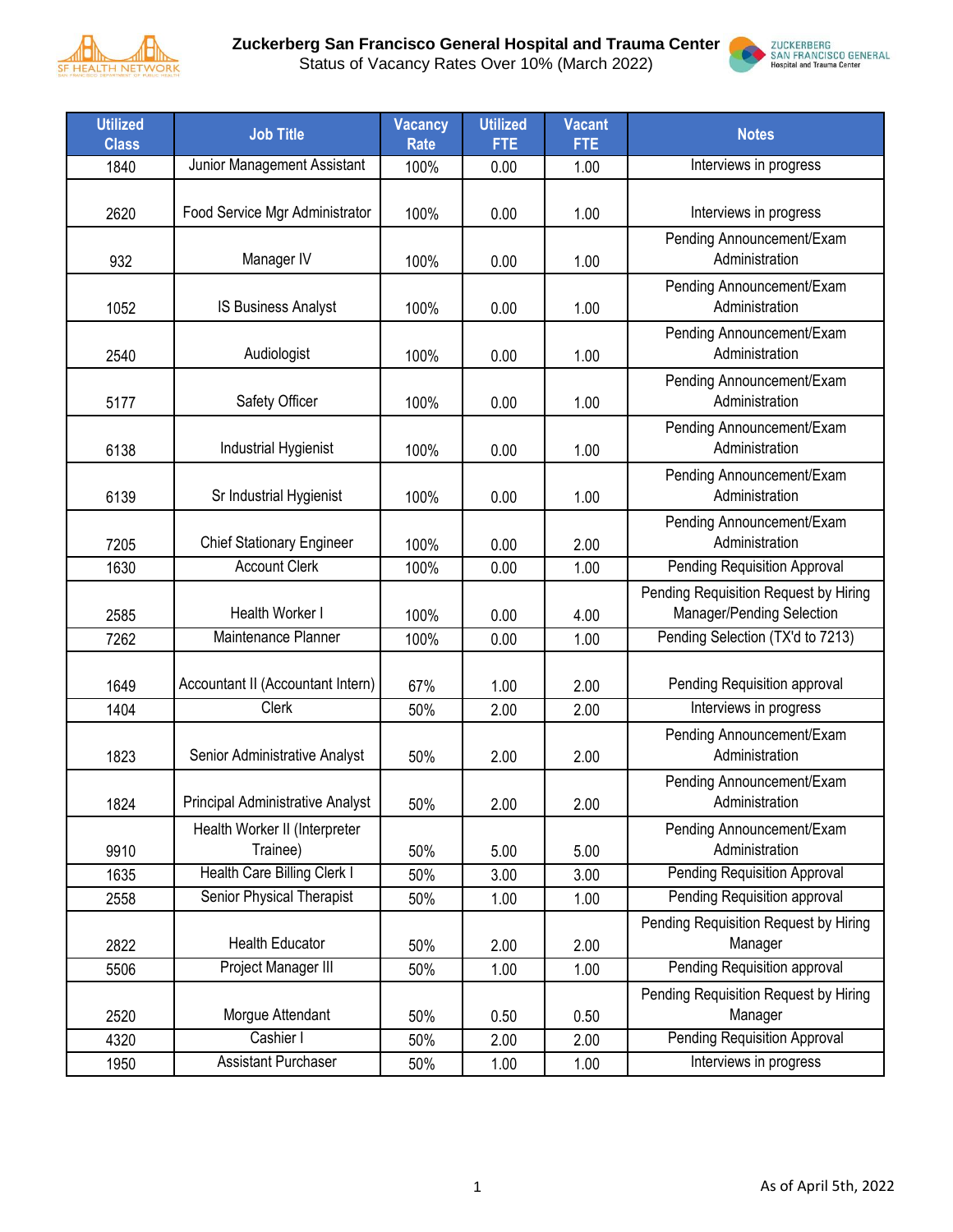| <b>Utilized</b><br><b>Class</b> | <b>Job Title</b>                      | <b>Vacancy</b><br><b>Rate</b> | <b>Utilized</b><br><b>FTE</b> | <b>Vacant</b><br><b>FTE</b> | <b>Notes</b>                                                            |
|---------------------------------|---------------------------------------|-------------------------------|-------------------------------|-----------------------------|-------------------------------------------------------------------------|
|                                 |                                       |                               |                               |                             | Pending Announcement/Exam                                               |
| 1654                            | Accountant III                        | 40%                           | 3.00                          | 2.00                        | Administration                                                          |
| 2654                            | Cook                                  | 40%                           | 6.00                          | 4.00                        | Interviews in Progress                                                  |
| 0941                            | Manager VI                            | 40%                           | 3.00                          | 2.00                        | Pending Announcement/Exam<br>Administration                             |
| 2305                            | Psychiatric Technician                | 39%                           | 26.00                         | 16.60                       | Pending Announcement/Exam<br>Administration                             |
| 7334                            | <b>Stationary Engineer</b>            | 35%                           | 17.00                         | 9.00                        | Interviews in progress                                                  |
| 2119                            | <b>Health Care Analyst</b>            | 33%                           | 12.00                         | 6.00                        | Interviews in progress                                                  |
| 2740                            | Porter Supervisor I                   | 33%                           | 6.00                          | 3.00                        | Pending Announcement/Exam<br>Administration                             |
| 2770                            | Senior Laundry Worker                 | 33%                           | 2.00                          | 1.00                        | Pending Requisition approval                                            |
| 2591                            | Health Program Coordinator II         | 33%                           | 2.00                          | 1.00                        | Pending Requisition Request by Hiring<br>Manager                        |
| 2593                            | Health Program Coordinator III        | 31%                           | 9.00                          | 4.00                        | Pending Announcement/Exam<br>Administration                             |
| 2314                            | <b>Public Health Team Leader</b>      | 25%                           | 17.80                         | 6.00                        | <b>Pending Selection</b>                                                |
| 2105                            | <b>Patient Services Finance Tech</b>  | 25%                           | 6.00                          | 2.00                        | Pending Announcement/Exam<br>Administration                             |
| 2785                            | <b>Assistant General Services Mgr</b> | 25%                           | 3.00                          | 1.00                        | Pending Announcement/Exam<br>Administration                             |
| 1406                            | Senior Clerk                          | 25%                           | 31.35                         | 10.45                       | Interviews in progress/Pending<br>Requisition Request by Hiring Manager |
| 2622                            | Dietetic Technician                   | 23%                           | 4.00                          | 1.20                        | Interviews in progress                                                  |
| 2587                            | Health Worker III                     | 21%                           | 22.00                         | 6.00                        | Interviews in progress/Pending Selection                                |
| 2322                            | Nurse Manager                         | 21%                           | 33.00                         | 9.00                        | <b>Pending Selection/Pending</b><br>Announcement/Exam Admistration      |
| 1636                            | Health Care Billing Clerk II          | 21%                           | 15.00                         | 4.00                        | <b>Pending Requisition Approval</b>                                     |
| 0922                            | Manager I                             | 20%                           | 4.00                          | 1.00                        | Pending Requisition approval                                            |
| 1093                            | IT Operations Support Admin III       | 20%                           | 4.00                          | 1.00                        | Pending Requisition Approval                                            |
| 2586                            | Health Worker II                      | 18%                           | 46.00                         | 10.00                       | Pending Requisition Request by Hiring<br>Manager                        |
| 2930                            | <b>Behavioral Health Clinicn</b>      | 18%                           | 13.60                         | 2.90                        | Pending Announcement/Exam<br>Administration                             |
| 7335                            | Sr Stationary Engineer                | 17%                           | 5.00                          | 1.00                        | Pending Requisition approval                                            |
| 0931                            | Manager III                           | 17%                           | 10.00                         | 2.00                        | Pending Requisition Request by Hiring<br>Manager                        |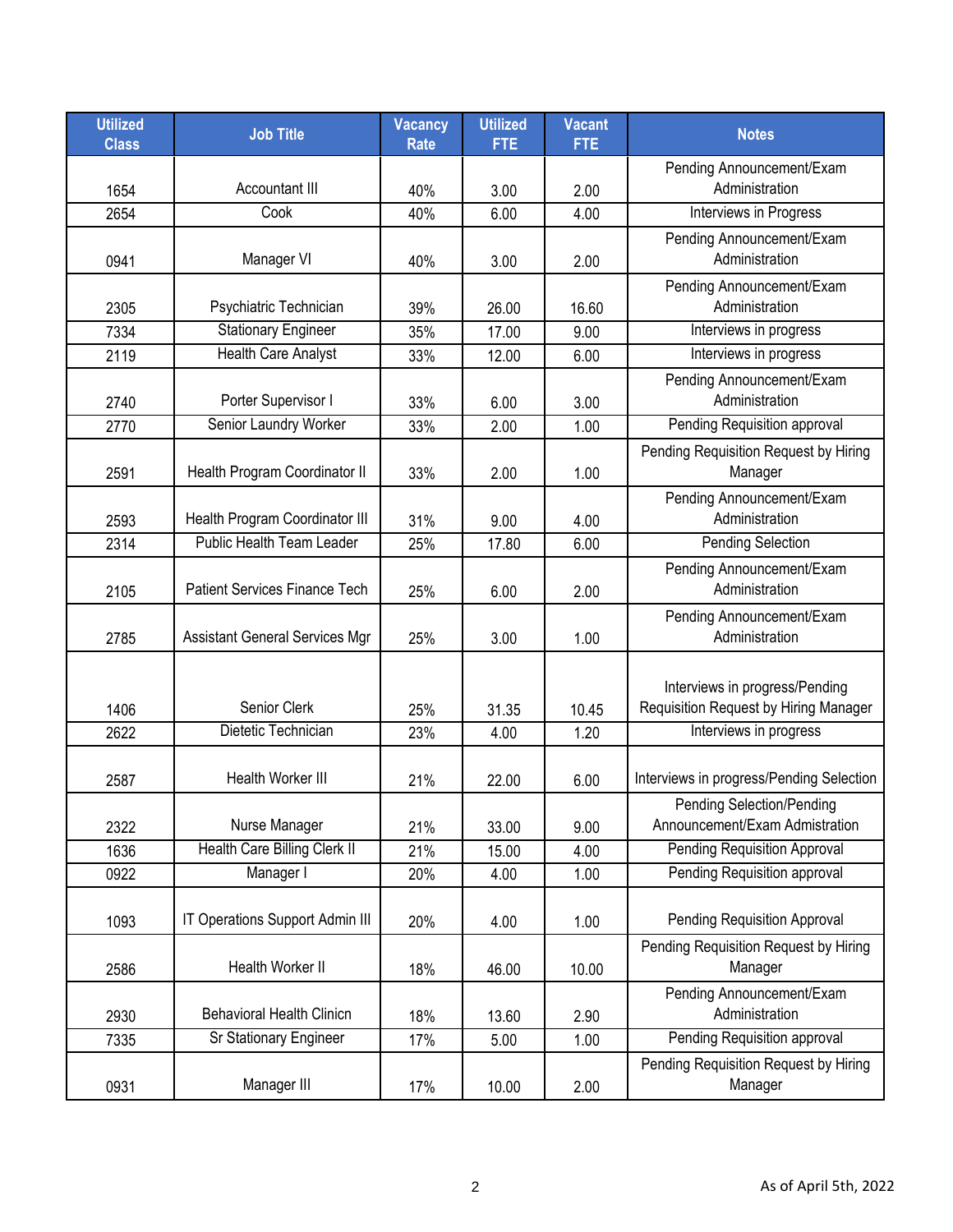| <b>Utilized</b><br><b>Class</b> | <b>Job Title</b>                     | <b>Vacancy</b><br><b>Rate</b> | <b>Utilized</b><br><b>FTE</b> | <b>Vacant</b><br><b>FTE</b> | <b>Notes</b>                                     |
|---------------------------------|--------------------------------------|-------------------------------|-------------------------------|-----------------------------|--------------------------------------------------|
| 1632                            | Senior Account Clerk                 | 17%                           | 5.00                          | 1.00                        | Interviews in Progress                           |
| 2548                            | Occupational Therapist               | 15%                           | 14.89                         | 2.70                        | Pending Requisition Approval                     |
| 2310                            | Surgical Procedures Technician       | 15%                           | 17.90                         | 3.10                        | Pending Requisition Request by Hiring<br>Manager |
| 2406                            | Pharmacy Helper                      | 14%                           | 6.00                          | 1.00                        | Interviews in progress                           |
| 2453                            | <b>Supervising Pharmacist</b>        | 14%                           | 6.00                          | 1.00                        | Pending Selection                                |
| 2908                            | <b>Hospital Eligibility Worker</b>   | 14%                           | 63.60                         | 10.00                       | Pending Requisitoin Approval                     |
| 2606                            | Senior Food Service Worker           | 13%                           | 7.00                          | 1.00                        | Interviews in Progress                           |
| 2903                            | <b>Eligibility Worker</b>            | 12%                           | 109.00                        | 14.80                       | Pending Announcement/Exam<br>Administration      |
| 1932                            | Assistant Storekeeper                | 12%                           | 15.00                         | 2.00                        | Interviews in progress                           |
| 2323                            | <b>Clinical Nurse Specialist</b>     | 11%                           | 8.00                          | 1.00                        | <b>Pending Requsition Approval</b>               |
| 2430                            | <b>Medical Evaluations Assistant</b> | 11%                           | 150.33                        | 18.23                       | Pending Announcement/Exam<br>Administration      |
| 2450                            | Pharmacist                           | 11%                           | 25.50                         | 3.00                        | Interviews in progress                           |
| 2471                            | Radiologic Technologist I, II, III   | 10%                           | 15.20                         | 1.70                        | Pending Announcement/Exam<br>Administration      |
| 2846                            | Nutritionist                         | 10%                           | 4.50                          | 0.50                        | Interviews in progress                           |
| 2328                            | <b>Nurse Practitioner</b>            | 10%                           | 76.71                         | 8.30                        | Pending Announcement/Exam<br>Administration      |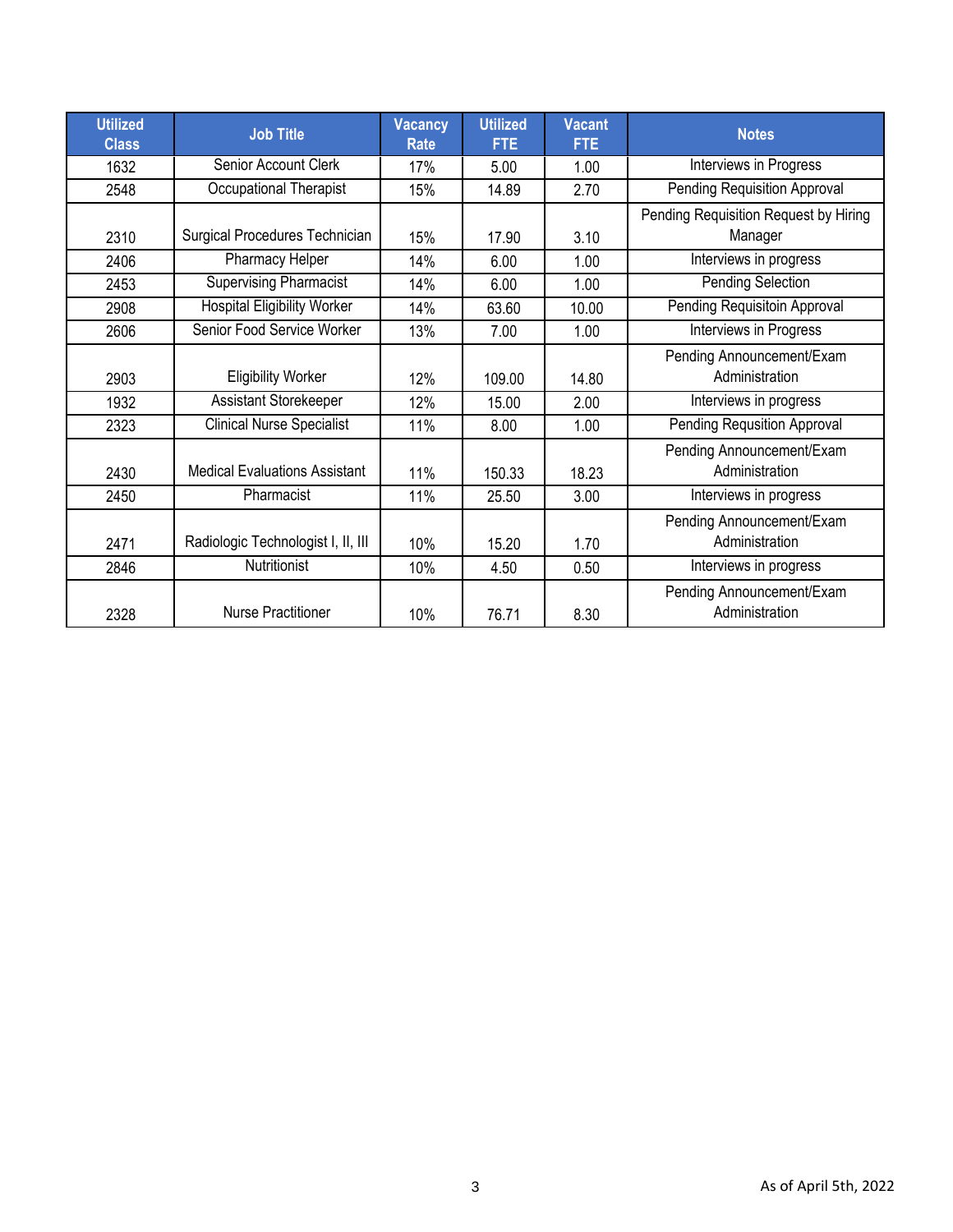



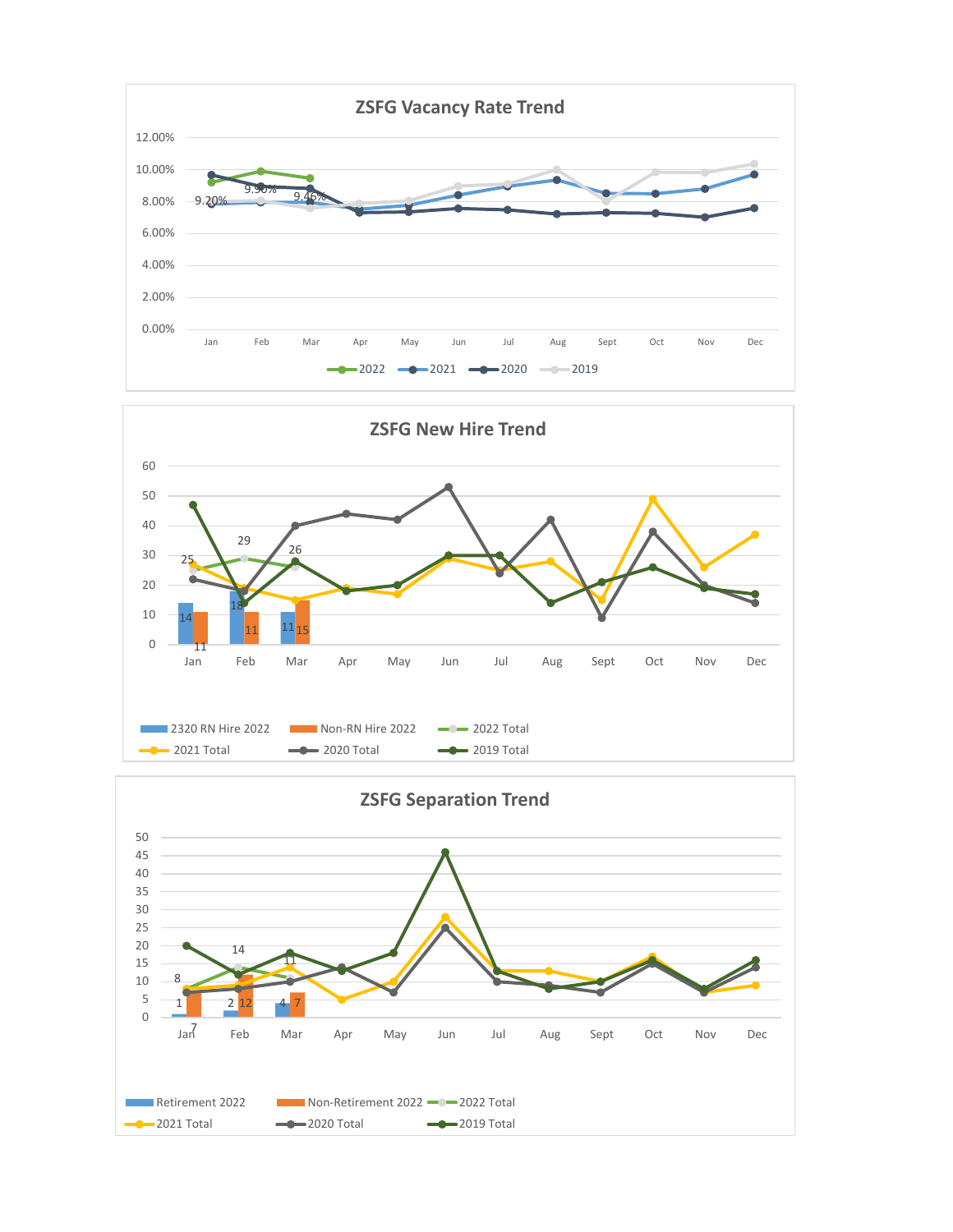



\*Vacancies are based on data reported in JCC Summary.

\*Data set for hire details may exclude some reassignments and appointment changes.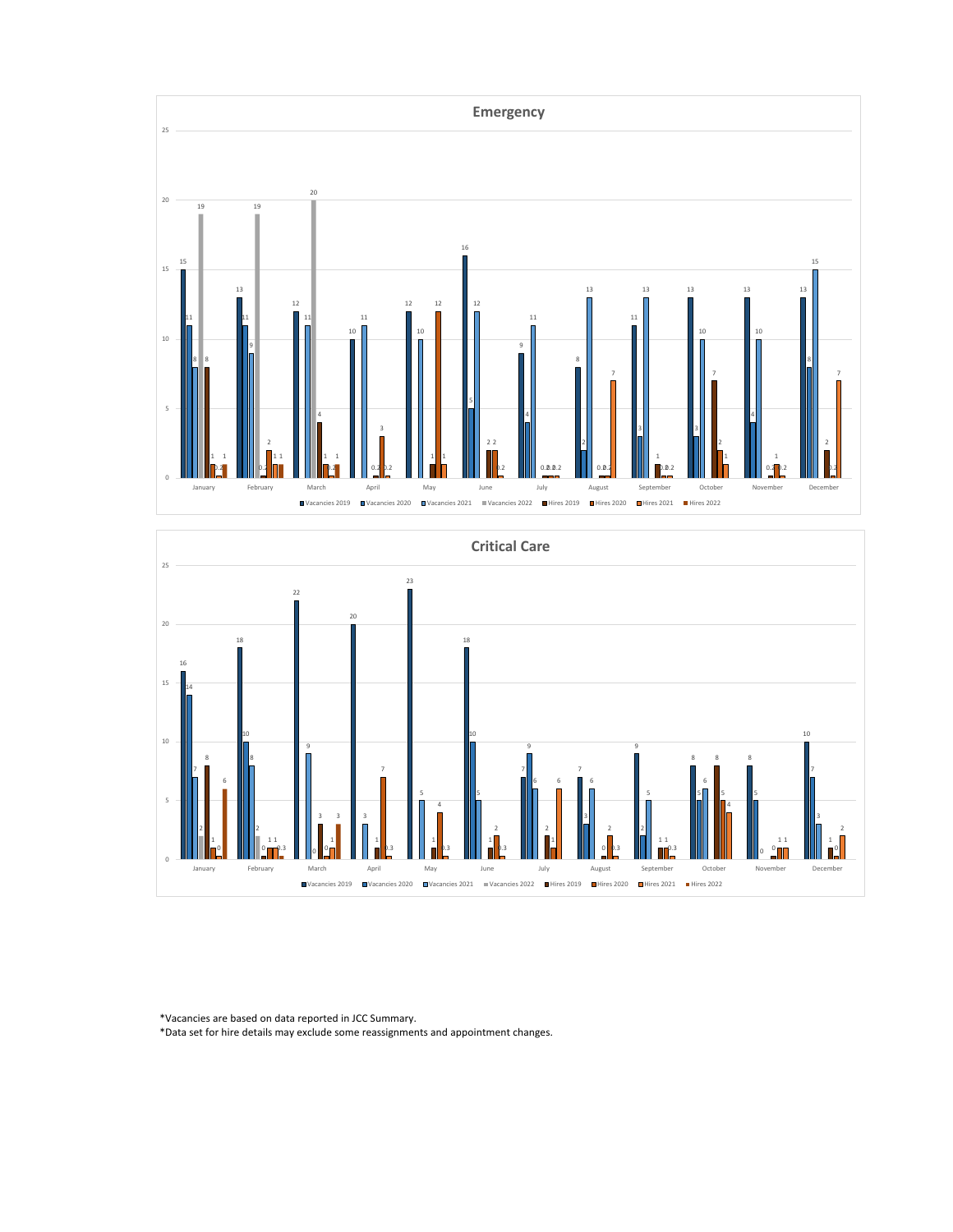